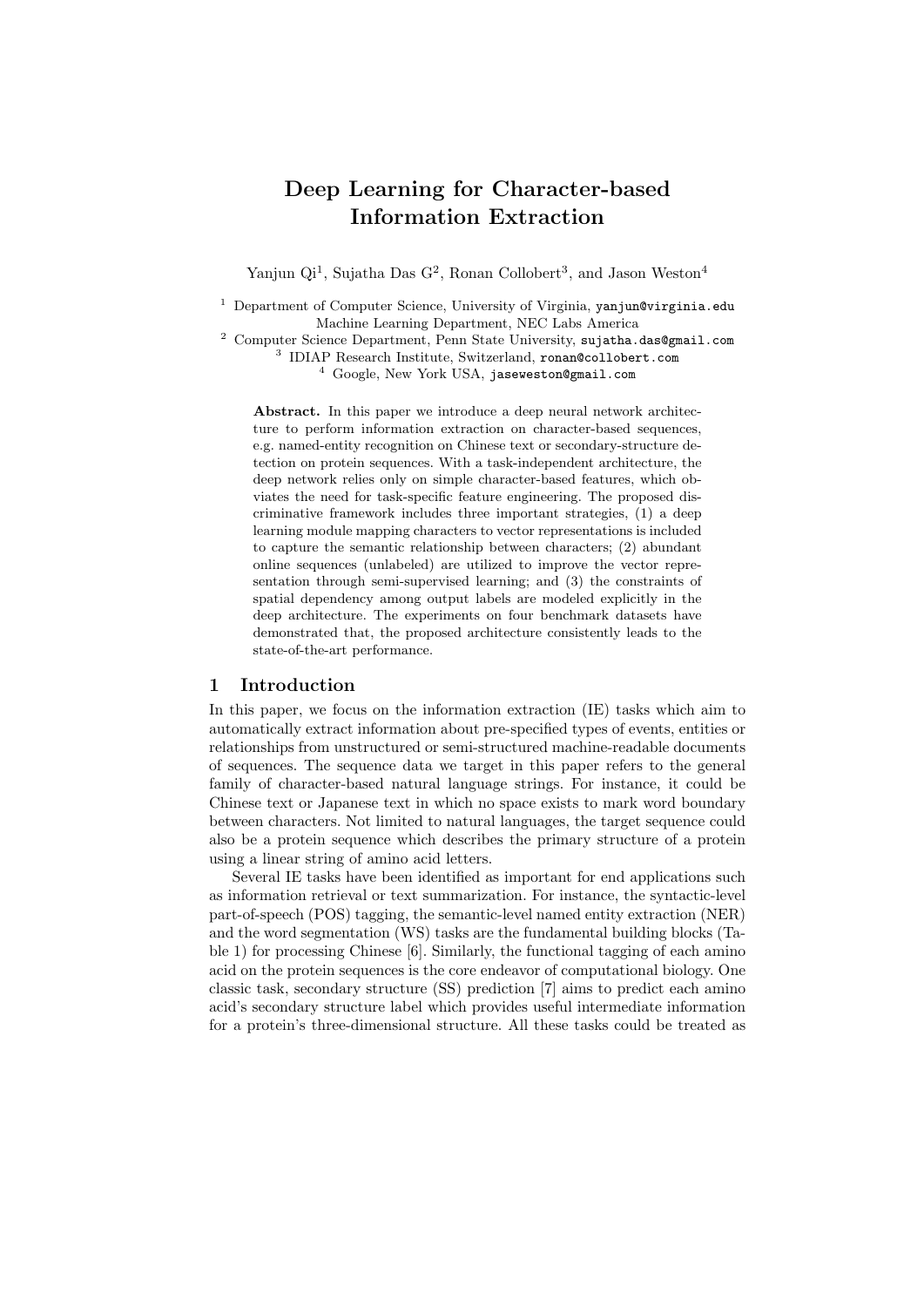| Characters 克 |           |                     |  | 肛 |                                    |             |
|--------------|-----------|---------------------|--|---|------------------------------------|-------------|
| lWS          |           |                     |  |   |                                    |             |
| POS          | B-NR I-NR |                     |  |   | E-NR B-NN E-NN B-VV E-VV B-NR E-NR |             |
| NER.         |           | B-PER I-PER E-PER O |  |   |                                    | B-LOC E-LOC |

Table 1. An example of information extraction tagging on a sample sequence of Chinese text. Three character-based IE tasks are included, (1) WS: word segmentation; (2) POS: part-of-speech tagging and (3) NER: name entity recognition.

a labeling of each atomic element (e.g. Chinese character, or amino acid) in the sequence, into one of the multiple classes for the task of interest.

Differently from Romance language with words as the basic unit, Chinese text has no space to mark word boundary between characters. Tagging Chinese through assigning labels to characters (Table 1) has been shown to be a simple but effective formulation [9]. While early studies were mostly based on handcrafted rules, recent systems have used supervised machine learning techniques such as, Hidden Markov Models (HMM), Maximum Entropy (ME) Models, Support Vector Machines (SVM), and Conditional Random Fields (CRF). The top systems from SIGHAN bakeoff competitions [6] were mostly based on the CRF and ME models. Analogous to Chinese text, the primary representation of a protein sequence includes a linear string of letters where each letter represents a certain amino acid and the string has no special letter to mark the boundary between functional segments. Many automated SS prediction methods have been described in the scientific literature [7], including for instance, neural networks, HMM and dynamic Bayesian networks. However, the above-mentioned systems mostly relied on rich sets of task-specific and hand-crafted features, which require time-consuming feature engineering and are hard to adapt to similar tasks.

Lately, "deep learning" [4] grows to bring in a lot of attentions and has won many pattern recognition contests. Our paper is motivated by a recent work from Collobert et al. [2] who demonstrated that a unified deep neural network architecture provides the state-of-art performance on multiple English Natural Language Processing (NLP) tasks using simple task-independent features. We adapt and modify this architecture to provide a unified framework for character-based IE tagging tasks by learning a hierarchy of representations given very basic inputs of character features. Three important components are employed in our framework, including vector representation learning of characters, semi-supervised language modeling and sentence-level training of output label dependencies.

#### 2 Method

The proposed framework provides a unified end-to-end system that, given a string of characters, it provides several layers of feature extractions and predicts labels for each character. Table 1 provides a sample sequence of Chinese text and three sample IE outputs. Features relevant to the target IE task are learned automatically by backpropagation in the deep layers of the network model.

#### 2.1 Learning Character to Vector Representation

The deep neural network is characterized by two specialized layers: (1) a character embedding layer and (2) a segment/window feature extraction layer, followed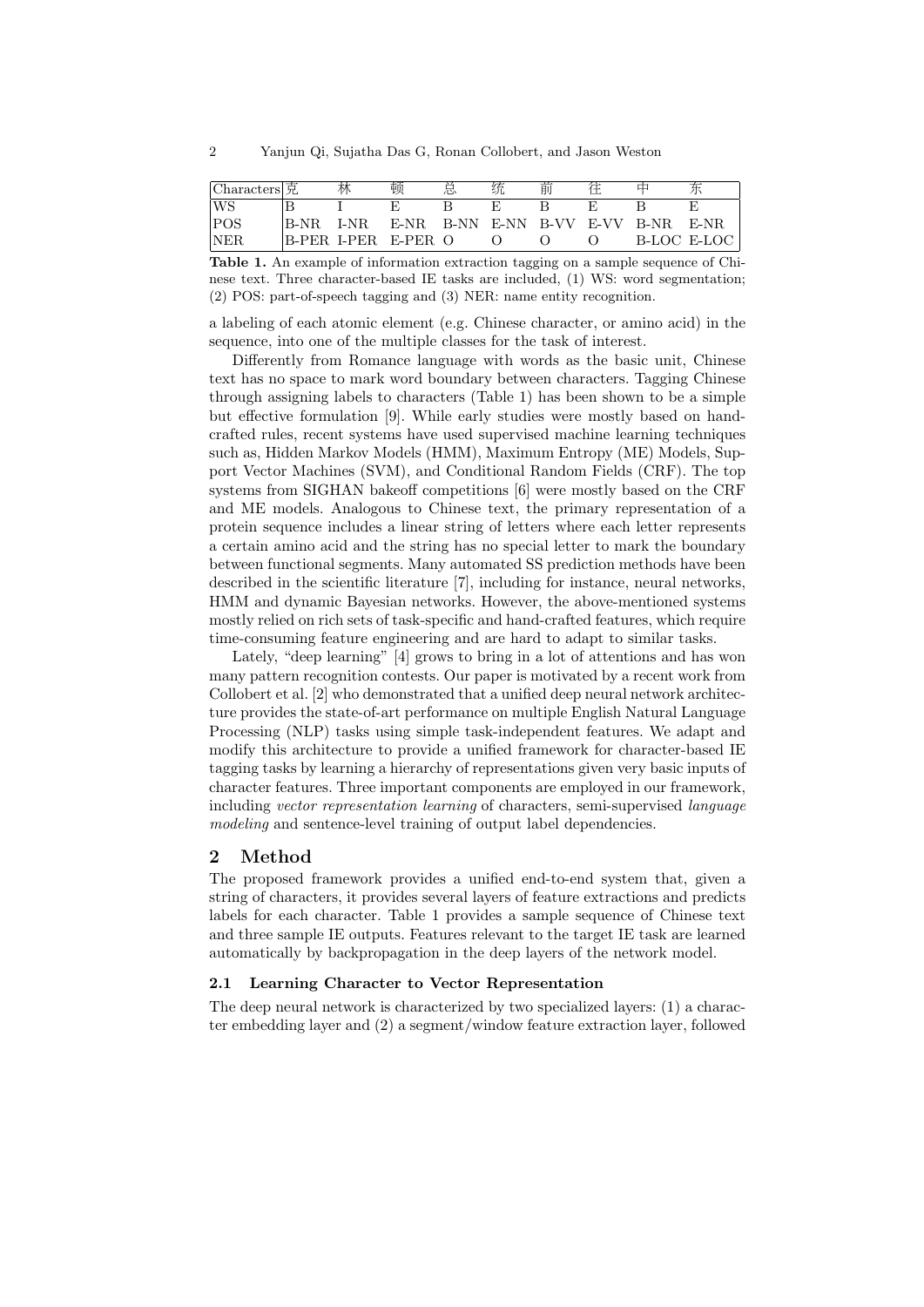

Fig. 1. An embedding module to learn vector representations for each input character.

by a series of classical neural network layers. The whole neural network architecture is displayed as Figure S1 in Supplementary [1] . The very first layer projects each character into a real-valued vector, in a  $M$ -dimensional latent embedding space (Figure 1). Here M is a hyperparameter to be chosen by the user. Within a finite character dictionary  $D$ , each character  $c_i \in D$  is embedded into the feature space using a  $M \times |\mathcal{D}|$  projection matrix W, such that  $W_{c_i}$ , the column vector of  $W$  at the index of  $c_i$ , is the vector representation corresponding to character  $c_i$ . Thus, using the first layer of this architecture, an input character sequence  $\{c_1, c_2, \ldots c_n\}$  is transformed into a series of real valued vectors  ${W_{c_1}, W_{c_2}, \ldots W_{c_n}}$ . The parameters of the projection matrix W are learned automatically as part of the neural network training through back-propagation. The encoding weights in  $W$  are randomly initialized from a centered, uniform distribution. The resulting embedding after training is optimal for our target IE task, in the sense that it optimizes the objective cost on the training set for the specific task. Essentially this first embedding module is a special convolution neural network layer which applies the same projection  $W$  on each character in  $D$  regardless the position of characters in text sequences.

The second layer performs a sliding window operation on the character sequence which aggregates the output of the first layer into blocks corresponding to a fixed window of size  $k$ . To label a complete sentence, we slide the window along the sentence, labeling one character at a time. This means each character in the sequence is described through itself and its neighboring characters. The remaining layers comprise a standard, fully connected multi-layer perceptron network with  $L$  layers of hidden units. Each hidden layer  $l$  learns to map its input to a hidden feature space (through parameter  $U<sup>l</sup>$ ), and the last layer V utilizes a softmax function to map its input to the output tag (label) space. This layer's outputs are ensured to be positive and sum to 1, thus we can interpret the outputs of the whole network as probabilities for each class [2]. Essentially the network includes the following set of parameters to be estimated,  $\Theta = \{W, U^1, U^2, ..., U^{L-1}, U^L\}.$ 

Assuming we are given a set of training examples  $\{(\boldsymbol{x}_n, y_n)\}_{n=1...N}$ ,  $\boldsymbol{x}_n$  represents a window of characters,  $y_n$  describes the label of middle character in  $x_n$ , and  $f(x_n)$  represents the predicted output of  $x_n$  by the whole network. Then the deep model is trained to find the best  $\Theta$  by minimizing the negative loglikelihood (NLL) loss, i.e.  $E(\Theta) := \sum_{n=1}^{N} NLL_{\Theta}(f(\boldsymbol{x}_n), y_n)$  over the training samples.  $E(\Theta)$  is optimized using backpropagation through Stochastic gradient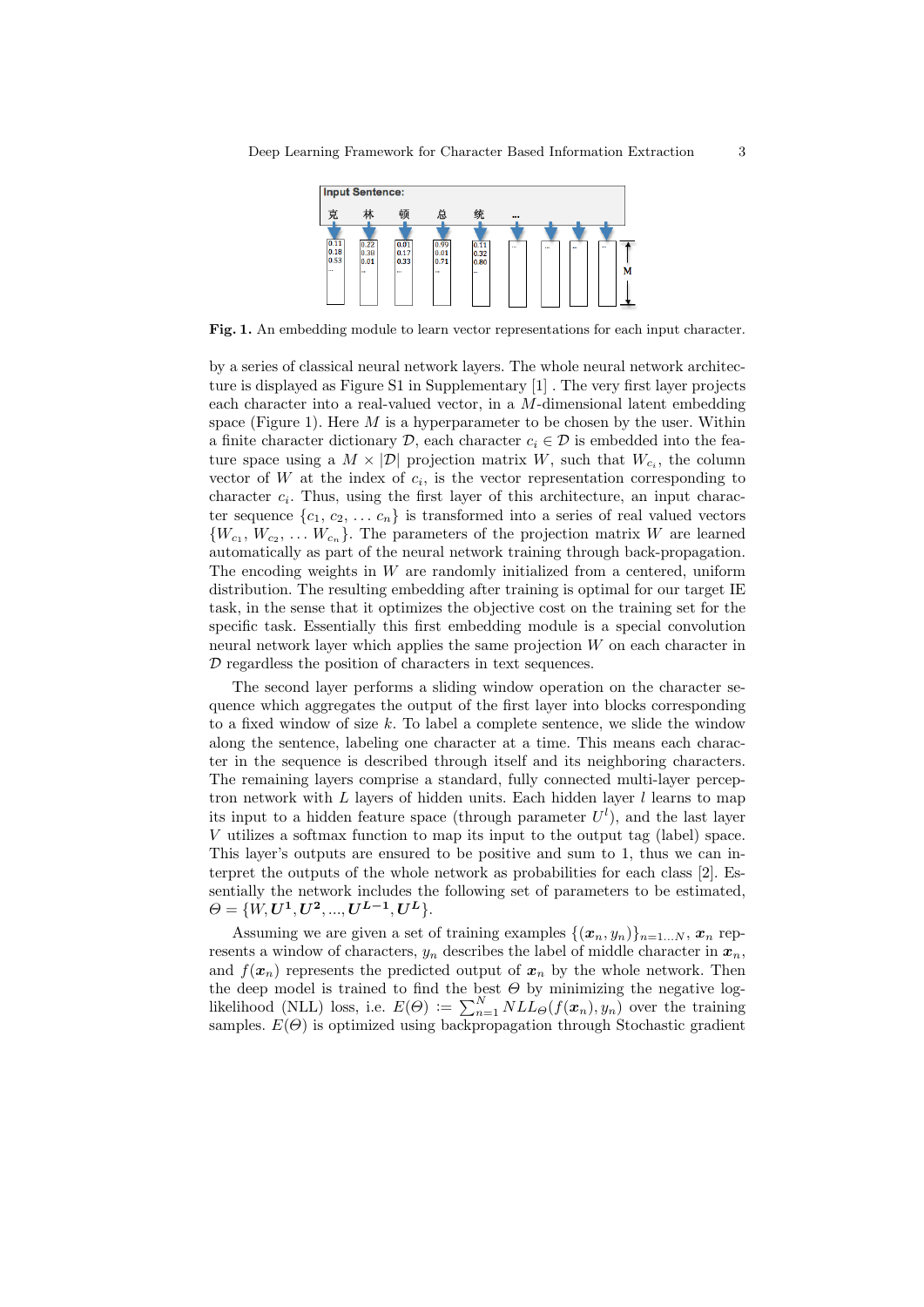descent (SGD). In SGD, a random example  $(x, y)$  is sampled from the training set and then a gradient descent step is applied to update the network parameter  $\Theta$  as:  $\Theta \leftarrow \Theta - \lambda \frac{\partial E(\Theta, x, y)}{\partial \Theta}$ , where  $\lambda$  is the learning rate hyperparameter.

#### 2.2 Improving Representation Learning with Unlabeled Sequences

Manually labeling character-based sequences, i.e. to obtain tag label for each character, could be quite time-consuming, since it requires very detailed annotation on the character-level (Table 1). Information hiddlen inside unlabeled text has been shown to be helpful for supervised IE tagging [2]. Thus, we employ to add a so-called semi-supervised "language modeling" (LM) task [2] using unlabeled character sequences (abundant from internet, e.g. Wikipedia Chinese corpus, or Swissprot protein sequence database).

This step relies on the key observation that individual characters carry significant semantic information hidden in the unlabeled data. This translates to the basic idea that the target LM task will learn to force two character pieces with similar semantic meanings to have closer representations and two pieces with dissimilar meanings to have distant representations in a learned feature space. Intuitively, all length-k character windows from an unlabeled corpus could be labeled as positive examples, and negative fragments are generated by randomly substituting the middle character in each window. Thus, each pair of these (positive, negative) segments build up a corpus of dissimilar character pieces. A deep network, similar as the one for IE tagging, is then built to learn the representations based on the pairs of dissimilar segments from the above corpus. Again, the character embedding layer and all parameters of the subsequent network layers are automatically trained by backpropagation. Unlike supervised IE tagging using NLL loss, the LM task is trained with a margin ranking cost:  $\sum_{s\in\mathcal{S}}\sum_{c\in\mathcal{D}}\max(0, 1-f'(\mathbf{s})+f'(\mathbf{s}^c))$  where S is the set of positive character segments, and  $s^c$  is a pseudo-negative segment where its middle character has been replaced by a random character c in the dictionary  $\mathcal{D}$ .  $f'(\cdot)$  represents the output of the deep network architecture for LM task, which indicates a function that projects its input segment to a value output. The output scalar value describes how likely a given character segment exists in the unlabeled corpus in our setup. Essentially, we are learning the network weights to rank positive character segments above synthetic negative segments. Then we utilize a popular deep learning strategy—pretraining, to connect the unsupervised LM task and the supervised tagging tasks. That is, parameter  $\Theta'$  learned from LM is used as the initialization for parameter  $\Theta$  for supervised IE.

#### 2.3 Discriminative Training of Sentence-Level Label Dependency

So far, our deep framework uses a labeling-per-character strategy without exploiting the dependencies among the targeted tag labels. This assumes that the output label for each position in a character-based sequence can be predicted independently from nearby positions. Empirically, this assumption fails largely for IE tagging. For example, clearly some tags are less likely to follow another set of tags (Table 1) (e.g. O tag is less likely to follow B-PER tag for NER),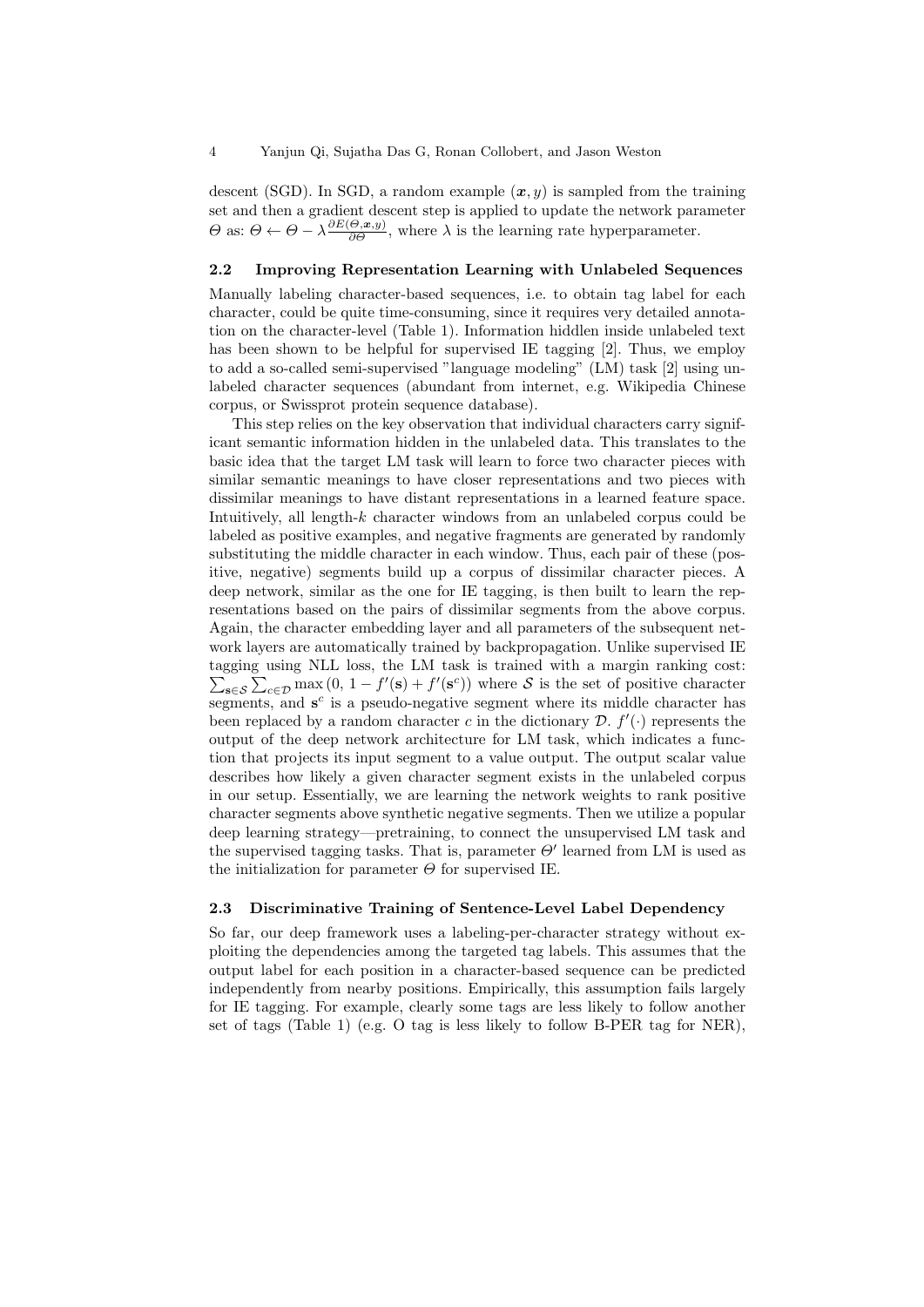and certain groups of tags are highly likely to appear as neighbors (e.g. B-PER and E-PER for NER). Thus we models the dependencies between target tags through discriminative forward training [2]. Basically it scores a whole candidate sentence by aggregating the predicted scores of each involved character and also weighting the scores by a transition matrix  $[A]_{i,j}$ . This parameter  $[A]_{i,j}$  captures the degree of likelihood for jumping from  $i$  to  $j$  tags in successive characters. Similar to  $\Theta$ , weights of A are also automatically trained by backpropagation. The sentence tagging layer with A parameter is put on the top of the basic model  $f(\cdot)$ , achieving a revised deep model  $f''(\cdot)$ . The final tagger  $f''(\cdot)$  is trained to find the best tag path which optimizes each whole training sentence's output score. The prediction of the tag path is efficiently implemented through a Viterbi-like algorithm (space limit; details in [2]).

### 3 Experiments

Data: We demonstrate the power of deep learning architecture on four benchmark data sets for character-based IE tagging, (1), WS on Chinese tree bank (CTB) data (LDC2007T36) [8]. (2), POS on the Chinese tree bank (CTB) data  $[8]$ ; (3), NER on "CITYU" data from SIGHAN3 bakeoff $[6]$ . (4), CB513, the standard protein SS benchmark, is used [3] for the SS evaluation. All data details of the four sets (e.g. sample size, encoding of output tags, et al.) are in Supplementary [1] due to page limitation.

Metric: For WS, we compute the character-level precision, recall, and equally weighted F-measure (only F1 reported). When evaluating POS and NER, we compute overall phrase-level precision, recall, and F1-measure (only F1 reported). For the protein SS task, we use the standard "Q-score", which represents the accuracy evaluated at the amino acid level.

Setup: The evaluation of WS and POS is carried through 10-folds cross validation. Following the same setup as (Zhang&Clark 2008) [10], we have evenly partitioned CTB into ten groups, and used nine groups for training and the rest for testing. The NER evaluation is carried through the benchmark provided train-test split. The SS evaluation follows the standard seven-folds cross validation on this set. The Torch [2] deep learning toolbox is used for coding the architecture.

Hyperparameter: Furthermore, the deep framework requires the specification of multiple hyperparameters. This includes the size  $k$  of the character window, the size h of the hidden layers, and the learning rate  $\lambda$ . We considered  $k \in$  $\{3, 5, 7, 9, 11, 13\}, h \in \{80, 100, 120, 150, 200\}, \text{and } \lambda \in \{0.001, 0.01, 0.03, 0.05, 0.1\}.$ The parameter for the embedding layer,  $M$ , was chosen from  $\{15, 30, 50, 70\}$ . The hyperparameter selection was based on the cross-validation results on training. The semi-supervised language model was trained using the freely available Chinese wikipedia corpus and the swissprot protein sequence database.

Result Comparison: Table 2 summaries multiple variations of the proposed architecture and the performance comparison to the state-of-the-art systems. We systematically test the incremental combinations of multiple strategies: (1). "c1": character to vector embedding; (2). "lm": unsupervised "language model" of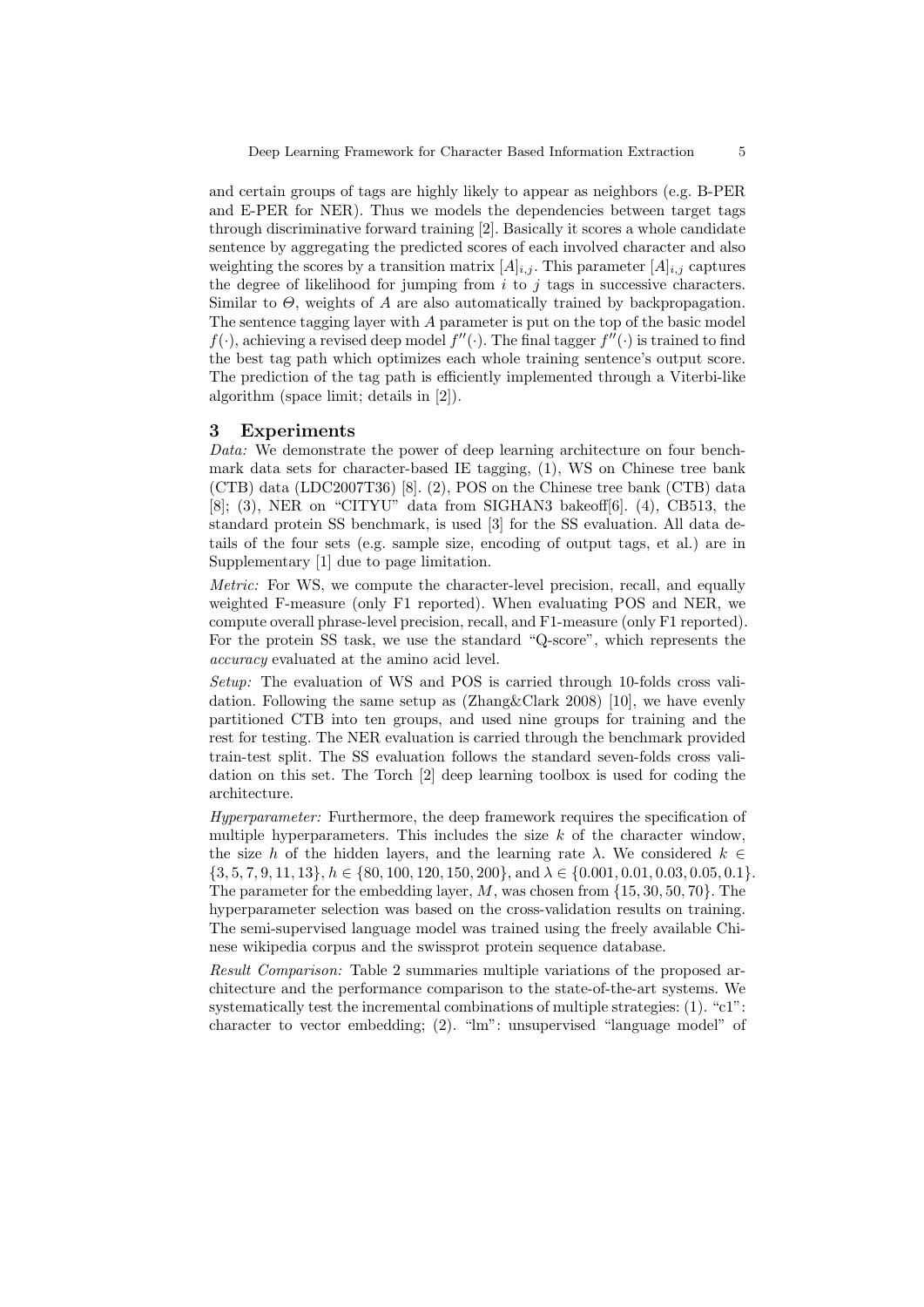6 Yanjun Qi, Sujatha Das G, Ronan Collobert, and Jason Weston

| Configuration / Task         | WS-       | POS-        | $NER-$           | $SS-$    |
|------------------------------|-----------|-------------|------------------|----------|
|                              | Chinese   | Chinese     | $ {\rm Chinese}$ | Protein* |
| 1. c1                        | 94.73     | 86.74       | 80.61            | 74.5     |
| $2. c1+Im$                   | 95.57     | 86.93       | 81.79            | 74.8     |
| $3. c1+vit$                  | 95.38     | 88.41       | 85.81            | 77.6     |
| 4. $c1+lm+vit$               | 96.07     | 88.81       | 86.99            | 77.8     |
| $5. c1 + lm + c2$            | 95.98     | 88.48       | 83.51            | $\sim$   |
| $6. c1+lm+c2+vit$            | 96.62     | 89.39       | 87.24            | $\sim$   |
| 7. $c1 + lm + c2 + vit + ws$ | $\sim$    | 93.27       | 88.88            | $80.3*$  |
| Previous Best                | 95.9 [10] | $91.9$ [10] | 89.00 [6]        | 80.0 [5] |
| Previous Second Best         | 95.1 [10] | $91.3$ [10] | $[88.61]$ [6]    | $\sim$   |

Table 2. Performance comparison on four character-based IE tagging tasks. Different combinations of the proposed strategies are compared (in percentage  $\%$ ). "\*": for SS task, we also add the classic PSI-Blast feature in all combinations. For the  $7<sup>th</sup>$  setup, SS is added with a multitasking strategy [7], instead of "ws+ $c2$ ".

character. (3). "vit": sentence-level label dependency; (4). "ws": word segmentation added as discrete features [2]; (5). "c2": another embedding extraction layer for learning vector representations for character bigrams. It is clear that the final system (with the combination of all strategies) has improved over the state-of-the-art performance on WS and POS and has achieved the state-of-theart predictive level for NER and SS tasks (detailed discussion in [1]).

Conclusion: We have proposed a deep learning framework for character-based information extraction on Chinese and protein sequences. As a flexible and robust prediction system, this architecture has achieved the state-of-art performance on four benchmark data. Our methodology could easily be adapted to additional character-based tagging tasks, such as Japanese NER.

#### References

- 1. : Supplementary. http://www.cs.cmu.edu/~qyj/zhSenna/ (Dec. 2013)
- 2. Collobert, R., Weston, J., Bottou, L., Michael, Kavukcuoglu, Kuksa: Natural language processing (almost) from scratch. JMLR 12 (2011) 2493–2537
- 3. Cuff, J.A., Barton, G.J.: Evaluation and improvement of multiple sequence methods for protein secondary structure prediction. Proteins 34 (1999) 508–519
- 4. Hinton, G.E., Salakhutdinov, R.R.: Reducing the dimensionality of data with neural networks. Science 313(5786) (2006) 504–507
- 5. Kountouris, P., Hirst, J.D.: Prediction of backbone dihedral angles and protein secondary structure using support vector machines. BMC Bioinf. 10(437) (2009)
- 6. Levow, G.A.: The third international chinese language processing bakeoff: Word segmentation and named entity recognition. In: Proceedings of the Fifth SIGHAN Workshop on Chinese Language Processing. Volume 117., Sydney: July (2006)
- 7. Qi, Y., Oja, M., Weston, J., Noble, W.S.: A unified multitask architecture for predicting local protein properties. PLoS ONE 7(3) (03 2012) e32235
- 8. Xue, N., Xia, F., Chiou, F.D., Palmer, M.: Penn chinese treebank: Phrase structure annotation of a large corpus. Natural Language Engineering 11 (2005) 207–238
- 9. Xue, N., et al.: Chinese word segmentation as character tagging. Computational Linguistics and Chinese Language Processing 8(1) (2003) 29–48
- 10. Zhang, Y., Clark, S.: Joint word segmentation and pos tagging using a single perceptron. In: Proceedings of the 46th Annual Meeting of ACL. (2008) 888–896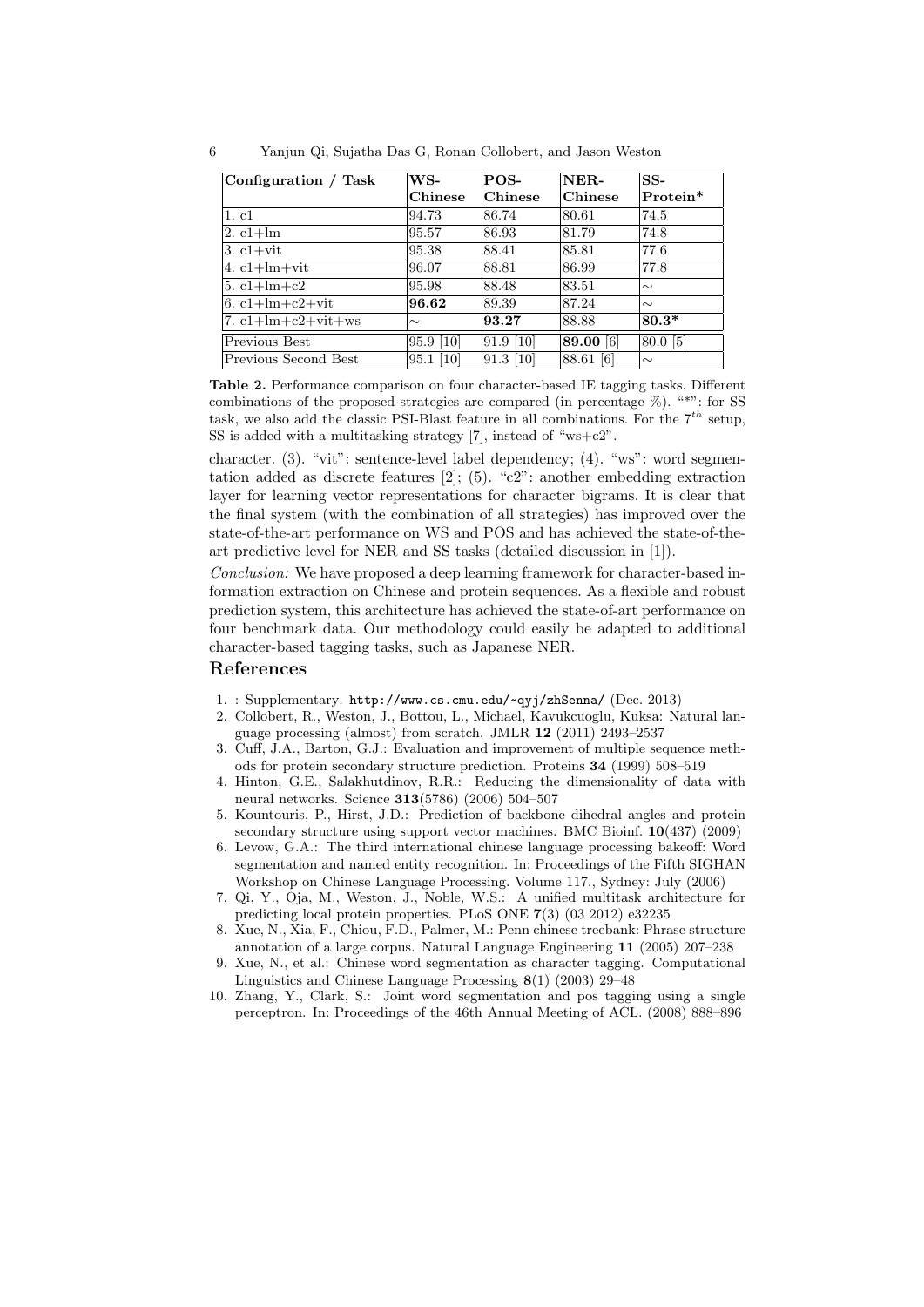# Supplementary for ECIR 2014 Paper "Deep Learning for Character-based Information Extraction on Chinese and Protein Sequence"

Yanjun Qi Sujatha Das G Ronan Collobert Jason Weston

# 1 System

Figure 1: The basic deep learning system for character-based IE tagging.



# 2 Experiments

### 2.1 Data Sets:

Table 1 summarizes some statistics of the datasets we used in experiments. (1) The CTB data we used for WS and POS is from Chinese Treebank 6.0 (LDC2007T36), released in 2007, encompasses 2,036 text files, containing 28,295 sentences, 781,351 words and about 1.3M Chinese characters. (2). The CITYU NER data was from SIGHAN3 [6], which includes around 1.8M NE-labeled Chinese characters. (3). The CB513 data for SS task consists of 513 unrelated proteins with known 3D structure. Totally the CB513 includes about 84k amino acid characters labeled with SS target tags [8].

Table 1: Summary of datasets used in experiment

| Dataset/Task      | #Chars    | #UniqueChars | #Sent  |
|-------------------|-----------|--------------|--------|
| POS(CTB)          | 1,288,840 | 4,447        | 28,295 |
| WS(CTB)           | 1,287,159 | 4,696        | 28,295 |
| NER(CITYU)        | 1,816,417 | 4,678        | 43,734 |
| <b>SS (CB513)</b> | 83,707    | 25           | 497    |

The setup for WS and POS tasks used the 10-folds cross validation (CV), following the same configuration in (Zhang&Clark 2008) [9]. We have evenly partitioned CTB into ten groups, and used nine groups for training and the rest for testing. The partition of CTB is provided in Table 2 The train-test split for NER task was from SIGHAN3. The setup for SS task is the same as the standard seven-folds cross validation on CB513 data. The evaluation metrics are averaged per cross-validation test fold in all CV setting.

For the first three tasks related to Chinese text, we construct a list of characters from all three Chinese datasets to form a dictionary of 11951 characters. We convert all non-Chinese characters (such as English words) to lowercase and represented all numeric tokens by "NUMBER". As shown in the performance comparison table, we also try to learn the vector representations for the character bigrams for Chinese IE. The dictionary of character bigrams is constructed similarly as the character unigram dictionary. We just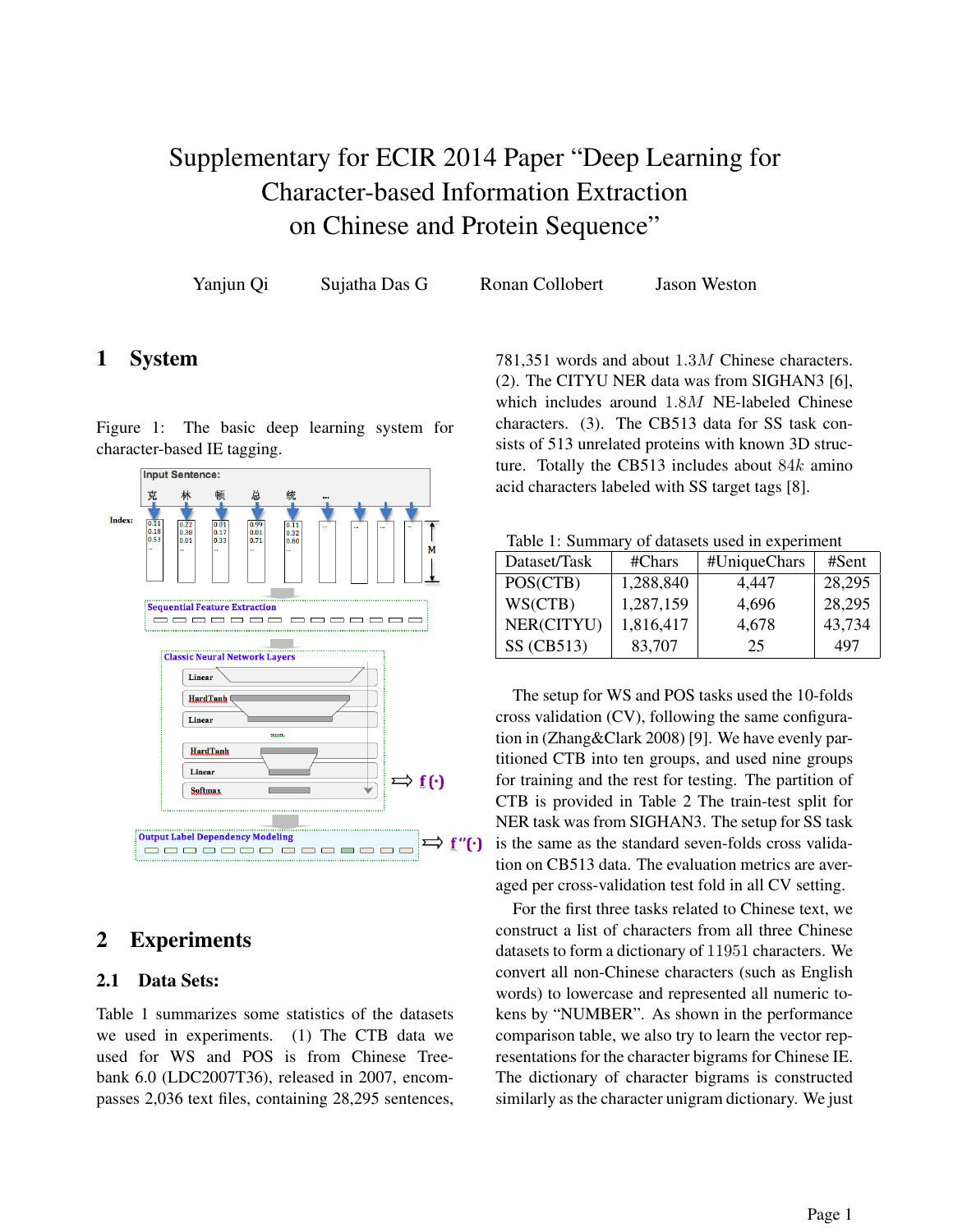| 130) for POS and WS tasks. |              |      |  |  |
|----------------------------|--------------|------|--|--|
| Fold Index                 | <b>Start</b> | End  |  |  |
| 1                          | 0001         | 0203 |  |  |
| 2                          | 0204         | 0525 |  |  |
| 3                          | 0526         | 0767 |  |  |
| 4                          | 0768         | 1054 |  |  |
| 5                          | 1055         | 2126 |  |  |
| 6                          | 2127         | 2329 |  |  |
| 7                          | 2330         | 2532 |  |  |
| 8                          | 2533         | 2735 |  |  |
| 9                          | 2736         | 2938 |  |  |
| 10                         | 2939         | 3145 |  |  |

Table 2: The ten folds uniform partition of CTB (LDC2007T36) for POS and WS tasks.

rank all the possible bigrams in the three datasets and use the top (most frequent) 30, 000 from the list. For the last SS task, it uses a small dictionary containing only the possible amino acid letters.

### 2.2 Output Tag Label:

|  | Table 3: Summary of Output Labels |  |
|--|-----------------------------------|--|
|  |                                   |  |

| Task       | #Labels | Example Tags           |
|------------|---------|------------------------|
| <b>NER</b> | 14      | B-LOC, I-LOC, S-ORG    |
| POS.       | 107     | S-NR, B-NN, E-VV, B-DT |
| WS         | 5       | B, I, E, S             |
| CB513      |         | H, B, C                |

Table 3 gives the number (second column) of target labels used for each task. We employ the IOBES coding scheme for WS, POS and NER tasks. This makes WS task has 5 different tag classes, NER has 14 different tagging labels, and similarly, POS tagging has 107 different target classes to predict for. The label of CB513 data utilizes a 3-letter alphabet  $\{H, B, C\}$  in the standard way ( $H =$ alpha helix, B  $=$  residue in isolated beta bridge and  $C =$  Coil).

### 2.3 Hyperparameter:

The deep framework requires the specification of multiple hyperparameters. This includes the size  $k$ of the character window, the size  $h$  of the hidden layers, and the learning rate  $\lambda$ . We considered  $k \in$  $\{3, 5, 7, 9, 11, 13\}, h \in \{80, 100, 120, 150, 200\},\$ 

and  $\lambda \in \{0.001, 0.01, 0.03, 0.05, 0.1\}$ . The parameter for the embedding layer, M, was chosen from  $\{15, 30, 50, 70\}$ . The hyperparameter selection was based on the cross-validation results on training. The semi-supervised language model was trained using the freely available Chinese wikipedia corpus [1] and the swissprot protein sequence database [2]. For the three tasks related to Chinese IE, we obtained the best results through setting  $k = 3$ ,  $h = 150$ , the embedding size  $M = 50$ , the learning rate for  $f(·)$ as 0.05 and the learning rate for the output dependency modeling as 0.01. For SS task, the preferred hyperparameter setup is  $k = 13$ ,  $M = 15$ ,  $h = 85$ .

The software and methods were implemented using the Torch5 [3] machine learning library. Torch is implemented in C and Lua scripting language. In our basic model, for simplicity, we restrict the classical NN part of our deep neural network to one single hidden linear layer and one output linear layer.

### 2.4 Result Comparison

As pointed out by Table 2 in the main draft, the proposed architecture includes three strategies, using which we assume to improve the ability of tagging character sequences through, (1) learning embedding representation for characters in the deep framework, (2) including the semi-supervised "language model" ("lm") task, and (3) discriminative training of sentence-level label dependency (termed as "vit", since the prediction step uses viterbi algorithm). Accordingly, we systematically test the incremental combinations of these strategies the Table 2 of the main draft . The first configuration "c1") provides the performance of the most basic setup where only the embedding of character unigrams is utilized. The second configure "c1+lm" adds "language model" component on the top of "c1" case, which clearly improves the tagging ability on all tasks. For instance, WS tagging gets improved F1 measure from 94.73% to 95.57% (about 1 percent increasing). The third configuration "c1+vit" describes the result when combining the unigram embedding and discriminative training of tag dependencies (using "vit" term to label this component). The "tag dependencies" strategy dramatically improves the tagging ability on all three tasks. Especially on Chinese NER, the "c1+vit" configuration achieves the